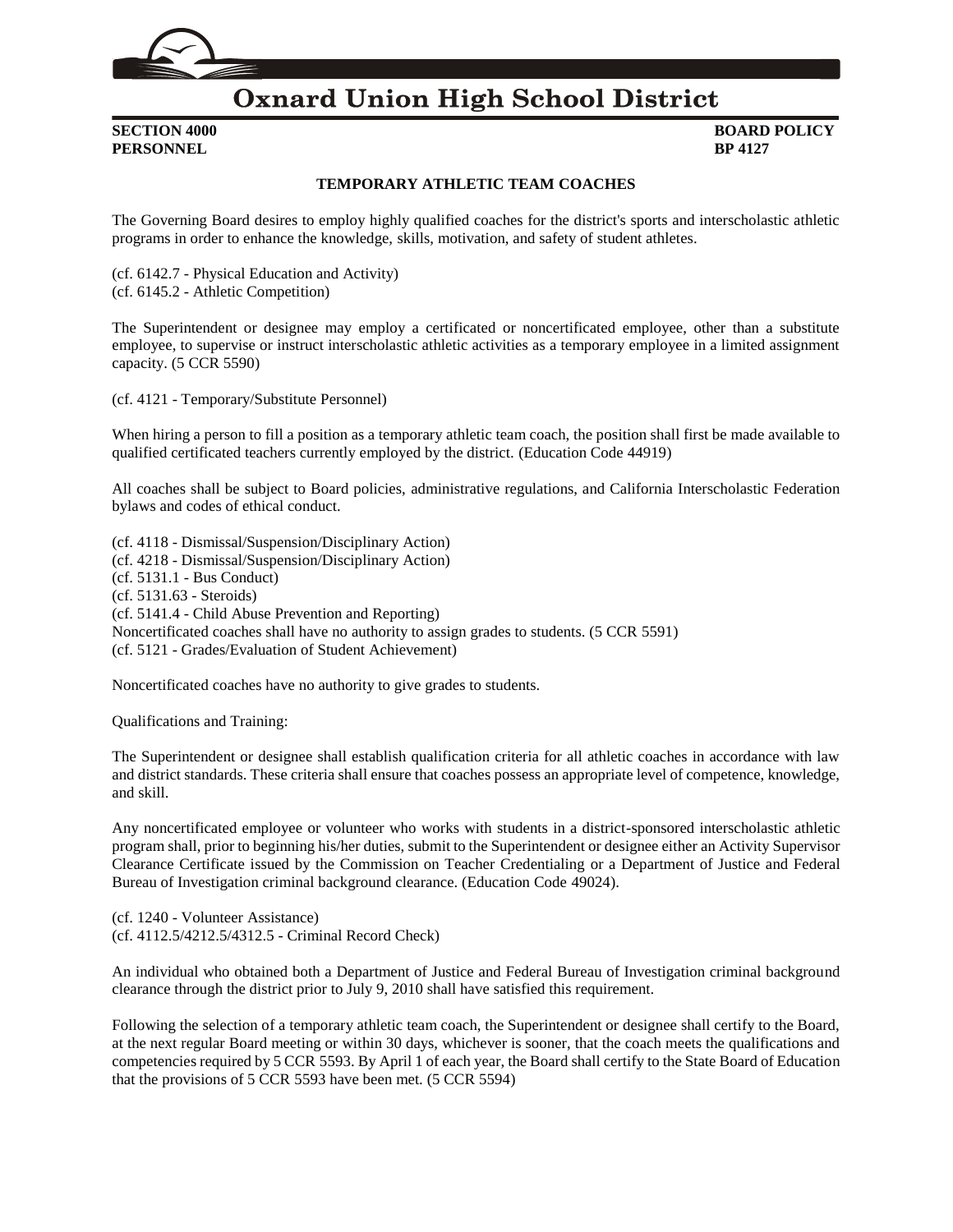### **TEMPORARY ATHLETIC TEAM COACHES - BP 4127 (CONTINUED) Page 2**

In addition, the Superintendent or designee shall regularly report to the Board regarding the extent to which the district's coaches have completed the trainings required by law, including those required pursuant to Education Code [33479.6](http://gamutonline.net/displayPolicy/1076887/4) and [49032,](http://gamutonline.net/displayPolicy/388039/4) and by district policy.

Legal References: EDUCATION CODE [33479](http://gamutonline.net/displayPolicy/1076881/4)[-33479.9](http://gamutonline.net/displayPolicy/1076890/4) The Eric Parades Sudden Cardiac Arrest Prevention Act 35179-35179.7 Interscholastic Athletic [44010](http://www.gamutonline.net/displayPolicy/136083/4) Sex offense [44011](http://www.gamutonline.net/displayPolicy/130492/4) Controlled substance offense [44332](http://www.gamutonline.net/displayPolicy/130685/4)[-44332.5](http://www.gamutonline.net/displayPolicy/130686/4) Temporary certificates [44424](http://www.gamutonline.net/displayPolicy/130732/4) Conviction of a crime [44808](http://www.gamutonline.net/displayPolicy/130923/4) Liability when students are not on school property [44916](http://gamutonline.net/displayPolicy/131010/4) Written statement indicating employment status 44919 Classification of Temporary Employees [45125.01](http://www.gamutonline.net/displayPolicy/138091/4) Interagency agreements for criminal record information [45347](http://www.gamutonline.net/displayPolicy/131923/4) Instructional aides subject to requirements for classified staff [45349](http://www.gamutonline.net/displayPolicy/131925/4) Use of volunteers to supervise or instruct students [49024](http://www.gamutonline.net/displayPolicy/600918/4) Activity Supervisor Clearance Certificate<br>49030-49034 Performance-enhancing substances Performance-enhancing substances [49406](http://www.gamutonline.net/displayPolicy/132348/4) Examination for tuberculosis CODE OF REGULATIONS, TITLE 5 5531 Supervision of Extracurricular Activities 5590-5596 Duties of Temporary Athletic Team Coaches COURT DECISIONS CTA v. Rialto Unified School District, (1997) 14 Cal. 4th 627 San Jose Teachers Association, CTA, NEA v. Barozzi, (1991) 230 Cal.App.3d 1376 Neily v. Manhattan Beach Unified School District, (2011) 192 Cal. App. 4th 187 Kavanaugh v. West Sonoma County Union High School District, (2003) 29 Cal. 4th 911 Barozzi, (1991) 230 Cal.App.3d 1376 Management Resources: CSBA PUBLICATIONS Steroids and Students: What Boards Need to Know, Policy Brief, July 2005 CALIFORNIA INTERSCHOLASTIC FEDERATION PUBLICATIONS Pursuing Victory with Honor, 1999 California Interscholastic Federation Constitution and Bylaws COMMISSION ON TEACHER CREDENTIALING CODED CORRESPONDENCE 10-11 Information on Assembly Bill 346 Concerning the Activity Supervisor Clearance Certificate (ASCC), July 20, 2010 WEB SITES CSBA: [http://ww.csba.org](http://ww.csba.org/) California Athletic Trainers' Association: [http://www.ca-at.org](http://www.ca-at.org/) California Department of Education: [http://www.cde.ca.gov](http://www.cde.ca.gov/) California Interscholastic Federation: [http://www.cifstate.org](http://www.cifstate.org/) Commission on Teacher Credentialing: [http://www.ctc.ca.gov](http://www.ctc.ca.gov/) National Athletic Trainers' Association: [http://www.nata.org](http://www.nata.org/)

APPROVED: 03/29/78

REVISED: 01/10/90, 09/22/93, 12/14/11, 09/25/19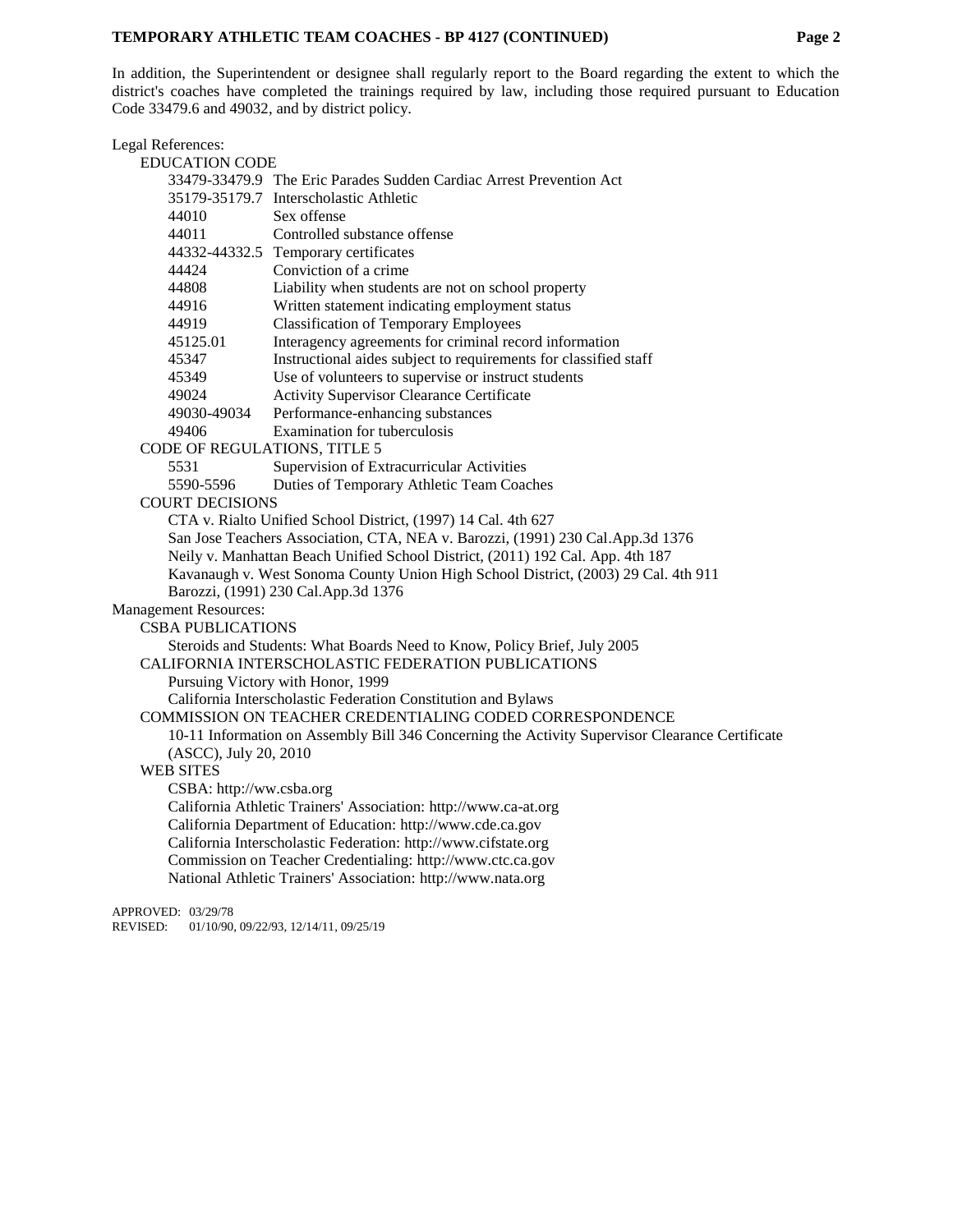# **Oxnard Union High School District**

**PERSONNEL AR 4127**

**SECTION 4000 ADMINISTRATIVE REGULATIONS**

### **TEMPORARY ATHLETIC TEAM COACHES**

The Superintendent or designee shall establish minimum qualification criteria for temporary athletic team coaches. These criteria shall include, but not necessarily be limited to, competencies in the following area. (5 CCR [5593\)](http://gamutonline.net/displayPolicy/187072/4)

- 1. Care and prevention of athletic injuries, basic sports injury first aid, and emergency procedures, as evidenced by one or more of the following:
	- a. Completion of a college-level course in the care and prevention of athletic injuries and possession of a valid cardiopulmonary resuscitation (CPR) card.
	- b. A valid sports injury certificate or first aid card, and a valid CPR card.
	- c. A valid Emergency Medical Technician (EMT) I or II card.
	- d. A valid trainer's certification issued by the National or California Athletic Trainers' Association (NATA/CATA).
	- e. Possession of both valid CPR and first aid cards and practical experience under the supervision of an athletic coach or trainer or experience assisting in team athletic training and conditioning.
	- f. Evidence of completion of "Sudden Cardiac Arrest Training".
	- g. Evidence of Heat Illness Training
- 2. Coaching theory and techniques in the sport or game being coached, as evidenced by one or more of the following: a. Completion of a college course in coaching theory and techniques.
	- b. Completion of inservice programs arranged by a school district or county office of education.
	- c. Prior service as a student coach or assistant athletic coach in the sport or game being coached.
	- d. Prior coaching in community youth athletic programs in the sport being coached.
	- e. Prior participation in organized competitive athletics at high school level or above in the sport being coached.
- 3. Knowledge of the rules and regulations pertaining to the sport or game being coached, the league rules, and, at the high school level, regulations of the California Interscholastic Federation (CIF).
- 4. Knowledge of child or adolescent psychology, as appropriate, as it relates to sport participation, as evidenced by one or more of the following:
	- a. Completion of a college-level course in child psychology for elementary school positions and adolescent or sports psychology for secondary school positions.
	- b. Completion of a seminar or workshop on human growth and development of youth.
	- c. Prior active involvement with youth in school or community sports program.

The Superintendent or designee may waive competency requirements for persons enrolled in appropriate training courses leading to acquisition of the competency, provided such persons serve under the direct supervision of a fully qualified coach until the competencies are met. (5 CCR [5593\)](http://www.gamutonline.net/displayPolicy/187072/4)

Following the selection of a temporary athletic team coach, the Superintendent or designee shall certify to the Governing Board, at the next regular Board meeting or within 30 days, whichever is sooner, that the coach meets the qualifications and competencies required by 5 CCR [5593.](http://www.gamutonline.net/displayPolicy/187072/4) By April 1 of each year, the Board shall certify to the State Board of Education that the provisions of 5 CCR [5593](http://www.gamutonline.net/displayPolicy/187072/4) have been met.

Volunteers who supervise or direct an athletic program shall meet the qualification criteria specified in 5 CCR [5593](http://www.gamutonline.net/displayPolicy/187072/4) required for temporary athletic team coaches employed by the district. Any volunteer who does not meet such criteria shall serve only under the supervision of a fully qualified coach and shall not be given charge of an athletic program.

(cf. [1240](http://gamutonline.net/displayPolicy/274258/4) - Volunteer Assistance)

Additional Qualifications of Noncertificated Personnel and Volunteers:

In addition to the qualifications listed above, any noncertificated employee or volunteer assigned as a temporary athletic team coach shall: (5 CCR [5592\)](http://www.gamutonline.net/displayPolicy/187071/4).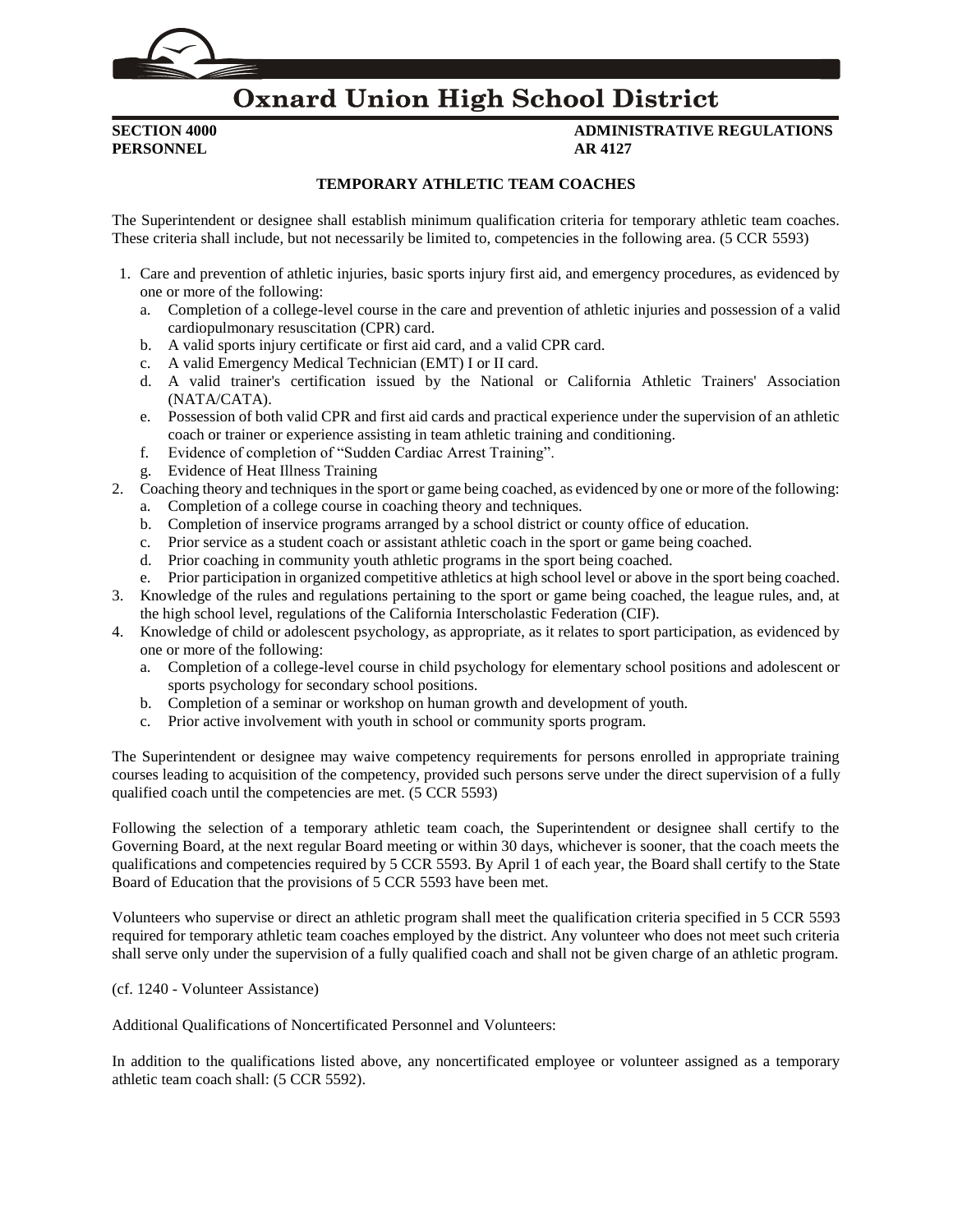### **TEMPORARY ATHLETIC TEAM COACHES - AR 4127 (CONT.) Page 2**

- 1. Be free from tuberculosis and any other contagious disease that would prohibit certificated teachers from teaching, as verified by a written statement, renewable every four years, from a licensed physician or other person approved by the district.
- (cf. [4112.4](http://gamutonline.net/displayPolicy/321721/4)[/4212.4](http://gamutonline.net/displayPolicy/321722/4)[/4312.4](http://gamutonline.net/displayPolicy/321723/4) Health Examinations)
- 2. Not have been convicted of any offense referred to in Education Code [44010,](http://www.gamutonline.net/displayPolicy/136083/4) [44011,](http://www.gamutonline.net/displayPolicy/130492/4) or 44424, or any offense involving moral turpitude or evidencing unfitness to associate with children.

Any noncertificated employee or volunteer assigned as a temporary athletic team coach shall obtain an Activity Supervisor Clearance Certificate or a criminal background check in accordance with Board policy. (Education Code [49024\)](http://gamutonline.net/displayPolicy/600918/4)

(cf. [1240](http://gamutonline.net/displayPolicy/274258/4) - Volunteer Assistance)

High School Coaching Education Program:

Each employee or volunteer high school athletic team coach shall complete, at his/her expense, a coaching education program that meets the standards developed by the CIF and includes, but is not limited to, training in regard to sport psychology, sport pedagogy, sport physiology, sport management, statewide and school regulations, and CPR and first aid, including the signs, symptoms, and appropriate response to concussions. A high school coach who has completed the education program in another California school district shall be deemed to have met the requirement for this district. An individual who has not completed the education program may be assigned as a coach for no longer than one season of interscholastic competition. (Education Cod[e 35179.1,](http://gamutonline.net/displayPolicy/138066/4) [49032\)](http://www.gamutonline.net/displayPolicy/388039/4).

In addition, prior to coaching an athletic activity and every two years thereafter, athletic coaches shall complete an approved training course on the nature and warning signs of sudden cardiac arrest. (Education Code [33479.2,](http://gamutonline.net/displayPolicy/1076883/4) [33479.6,](http://gamutonline.net/displayPolicy/1076887/4) [33479.7\)](http://gamutonline.net/displayPolicy/1076888/4)

An individual who has not completed the education program may be assigned as a coach for no longer than one season of interscholastic competition. (Education Code [49032\)](http://www.gamutonline.net/displayPolicy/388039/4)

Code of Ethical Conduct.

Employees providing supervisory or instructional services in interscholastic athletic programs and activities shall: (5 CCR [5596\)](http://gamutonline.net/displayPolicy/187075/4)

- 1. Show respect for players, officials, and other coaches
- 2. Respect the integrity and judgment of game officials
- 3. Establish and model fair play, sportsmanship, and proper conduct
- 4. Establish player safety and welfare as the highest priority
- 5. Provide proper supervision of students at all times
- 6. Use discretion when providing constructive criticism and when reprimanding players
- 7. Maintain consistency in requiring all players to adhere to the established rules and standards of the game
- 8. Properly instruct players in the safe use of equipment
- 9. Avoid exerting undue influence on a student's decision to enroll in an athletic program at any public or private postsecondary educational institution
- 10. Avoid exerting undue influence on students to take lighter academic course(s) in order to be eligible to participate in athletics
- 11. Avoid suggesting, providing, or encouraging any athlete to use nonprescription drugs, anabolic steroids, or any substance to increase physical development or performance that is not approved by the U.S. Food and Drug Administration, U.S. Surgeon General, or the American Medical Association. (cf. [5131.63](http://gamutonline.net/displayPolicy/171232/4) - Steroids)
- 12. Avoid recruitment of athletes from other schools
- 13. Follow the rules of behavior and the procedures for crowd control as established by the district and the league in which the district participates